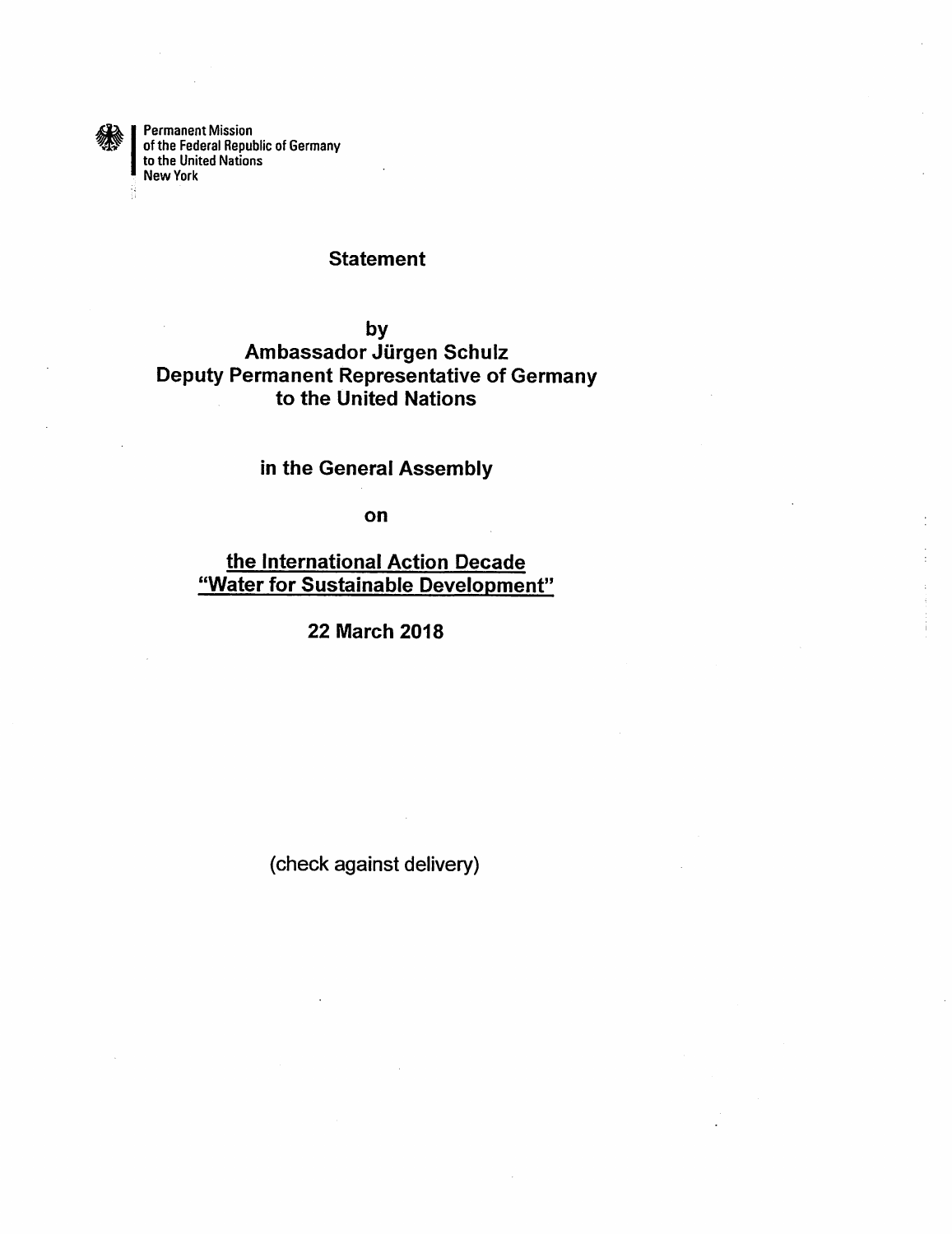Thank you, Mr. President,

First, I would like to thank His Excellency, the President of the United Nations General Assembly, for organizing this launch of the International Decade for Action: Water for Sustainable Development 2018-2028.1 would also like to thank His Excellency, the President of the Republic of Tajikistan, for initiating this Water Action Decade.

The sustainable management of water resources is the basis.for implementing the universal human rights to clean drinking water and sanitation. It is also a precondition for achieving many other of the Sustainable Development Goals in the 2030 Agenda. These include, for example, reducing poverty (Goal 1), combating hunger (Goal 2) and preserving ecosystems and biodiversity (Goal 15). Moreover, this issue is also closely linked with Goal 14, protecting the oceans, as a considerable share of marine pollution comes from river basins. However, population growth, urbanization, rising water demand in agriculture and industry and a changing climate make sustainable water management a challenge for countries around the globe.

We welcome the inauguration of the Water Action Decade and the action plan for further improving cooperation, partnership and capacities to implement the 2030 Agenda. We need cross-sectoral, interdisciplinary solutions to do justice to the differing needs of water users while protecting water resources and increasing resilience to extreme weather and the effects of climate change. Successful implementation of the Sustainable Development Goal for water depends on cooperation among all stakeholders within a country and transboundary cooperation between

 $\mathbf{1}$